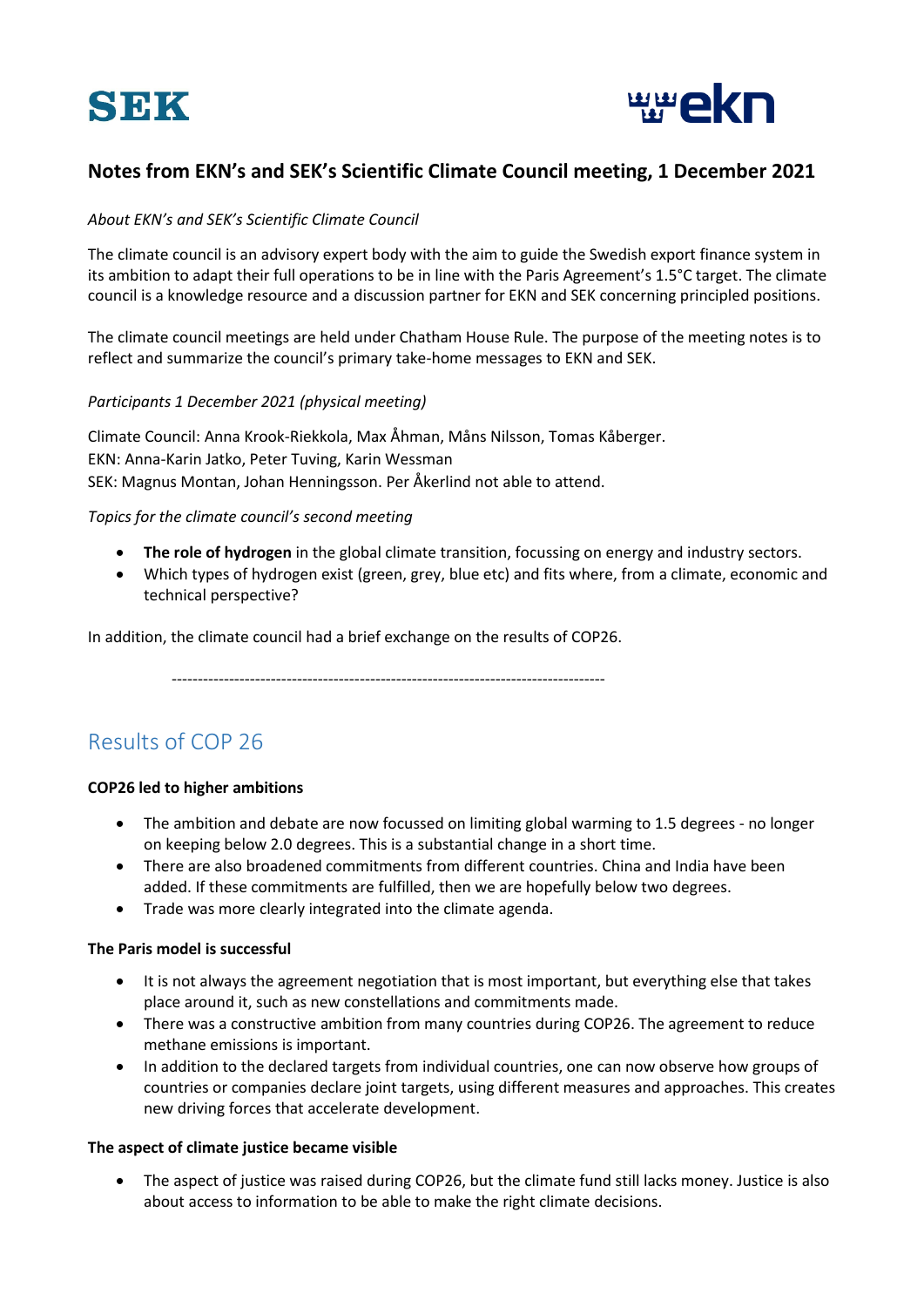



- There is a lot of focus on climate justice *between* countries, but there are more dimensions of justice that needs to be understood. Justice *within* countries is one such area. Stockholm Environment Institute (SEI) has together with Oxfam compiled the report "The Carbon Inequality Era", which highlights a few of these dimensions.
- Another aspect of justice is the EU's approach to oil and gas. The EU may classify natural gas as green, while voices within the EU believe that other countries should not invest in natural gas. SEI has produced a report, "The Production Gap Report", which shows the gap between climate targets and current extraction plans.
- The topics of adaptation and adaptation finance are also important. The expression "adaptation without borders" means that adaptation to climate change is not a local issue, but a transnational issue and needs to be addressed as such.

#### **What is the time perspective for transition of the energy sector?**

- Energy transition takes time, but it will be driven by economic drivers. An energy cost report, produced by Lazard, shows that total costs for new solar and renewable electricity production are even lower than keeping old fossil infrastructure alive.
- This means that the life span can be short. The Moorburg coal-fired power plant in Germany began construction in 2007, costing EUR 3 billion to build, was commissioned in 2015 and closed in 2020 after major write-downs of the value.
- The fossil phase-out will not happen in a predictable way. There is a risk that billions of dollars in assets may become worthless and owners of these assets may disappear. Volatile prices create risks that are important to consider when making financing decisions.

# The role of hydrogen in climate transition

#### **Renewable hydrogen has a clear role in climate transition**

- Hydrogen, produced from fossil-free electricity, makes it possible to replace fossil fuels in situations where direct electrification is not possible. Examples include the steel industry and some longdistance aviation or shipping. Hydrogen gas can be used directly or used to produce liquid fuels.
- Such systems have become possible because renewable electricity can be produced at costs that are lower per unit of energy than the price per unit of energy for crude oil, often lower than the price for gas and sometimes lower than the price per unit of energy for coal.
- The cost of hydrogen depends on the price of electricity and the cost of electrolysers. Both these costs have fallen and are falling further.
- By producing hydrogen during periods of abundant electricity and low prices, and then storing it so that continuous industrial use can be maintained without consuming electricity when electricity is expensive, such systems also help to stabilize the electricity system.
- Another role for hydrogen is to produce renewable hydrogen in large offshore wind farms and then ship the hydrogen to the chemical industry as a raw material. It may be cheaper to build pipelines for hydrogen than power lines to transfer the energy.

#### **Hydrogen is particularly suitable for industry and heavy transport**

• Hydrogen can replace fossil raw materials in industries and for transport systems where batteries are not suitable, such as long flights and shipping. The hydrogen gas can be used together with CO2 to produce fuels such as methane, methanol or ammonia for which there are established technical systems for use and storage. Regarding passenger cars and hydrogen, however, it is difficult to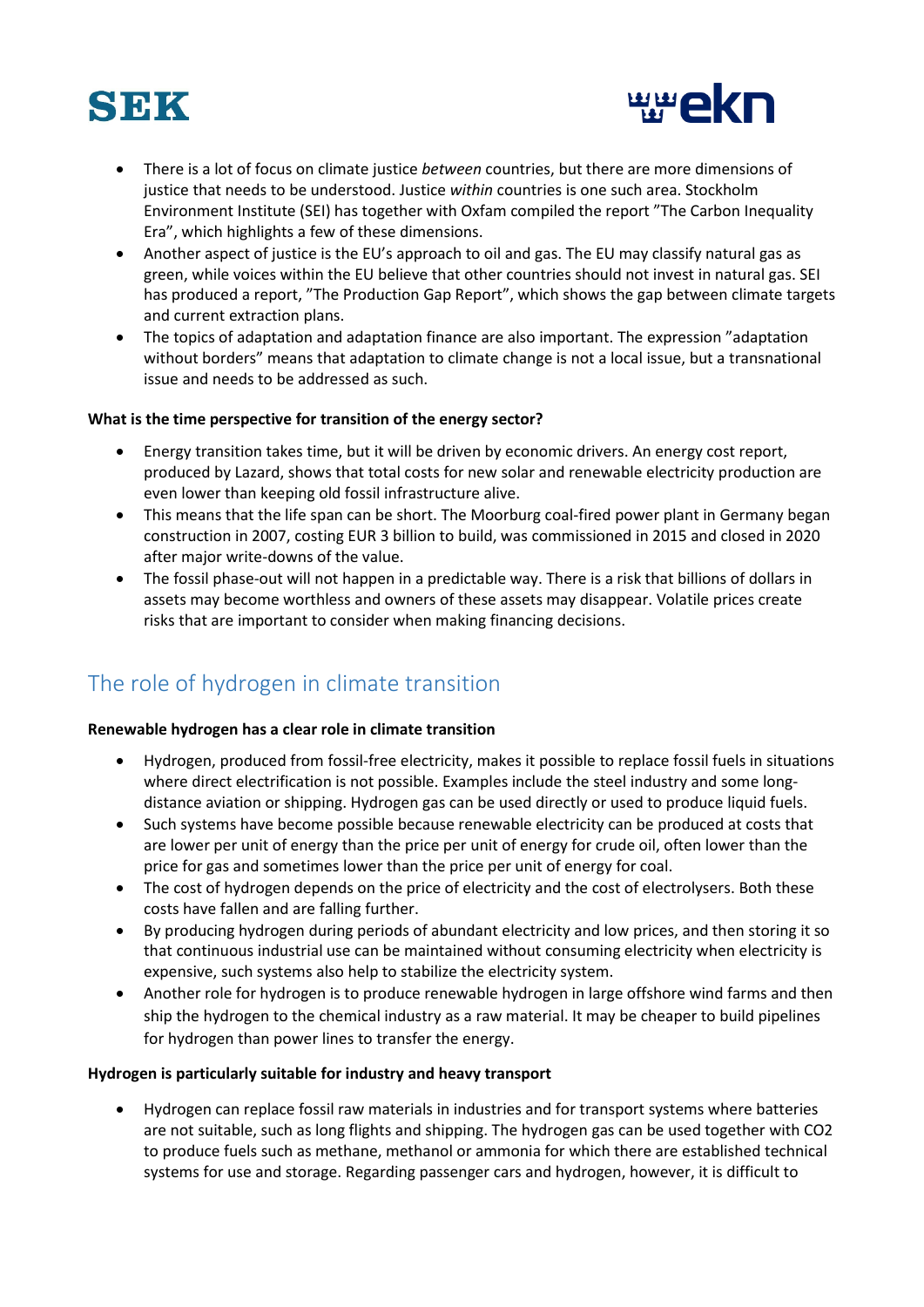



compete with batteries as energy carriers. In this case, electrification is already a working alternative.

• In terms of climate transition, the petrochemical industry is particularly challenging. In this case, hydrogen and captured carbon dioxide could replace crude oil as an input.

## **Focus on whether the hydrogen gas is fossil-based of renewable**

- EKN/SEK is recommended to avoid the use of colour descriptions on hydrogen as there are different definitions. It is better to call it what it is: fossil-based hydrogen (with or without carbon dioxide storage) or renewable hydrogen.
- The production of hydrogen from renewable electricity via electrolysis is becoming increasingly competitive. This development is due to cost reductions by experience, so-called learning curves. The more you invest and learn, the faster it goes. There are major investment plans in Europe.
- Some countries intend to produce hydrogen from natural gas, with carbon capture, for export. One should be cautious about investing in such systems for several reasons.
	- o Hydrogen production with CO2-separation will always be more expensive than hydrogen production without separation, while hydrogen from renewable electricity may become cheaper. Such solutions will therefore require policy support.
	- o CO2-separation is not complete and methane from the natural gas management will also contribute to greenhouse gas emissions which are not insignificant.

## **Renewable hydrogen is the way forward, both economically and from a climate perspective**

- Renewable hydrogen will be the cheapest option in many countries within a few years.
- There are also other factors that come into play regarding investment decisions. In countries with existing natural gas production, investments in fossil-based hydrogen production (preferably with storage of carbon dioxide) may be chosen due to industry and/or labour market policy considerations.
- Regarding poorer countries which have their own natural gas production, there is a risk that further investments in fossil-based energy will lock these countries in poor structures.

# **Developments in the production of electrolysers are key for renewable hydrogen**

- Renewable hydrogen production is based on electrolysis. For renewable hydrogen to be competitive, large-scale production of electrolysers is required.
- This business is expanding, especially in China and Europe, with falling prices as a result.
- New companies are established to produce electrolysers but scaling up is required to produce hydrogen from renewable electricity to be competitive.

#### **The price of electricity is an important factor in how quickly renewable hydrogen becomes competitive**

- The cheapest electricity in the world comes from solar and wind energy. Countries which are rich in sun or wind therefore have the best opportunities.
- Hybrit sees opportunities in Swedish wind power while H2 Green Steel invests both in Sweden and on the Iberian Peninsula. *[Comment: Hybrit and H2 Green Steel are industry initiatives which both aim to produce fossil-free steel]*